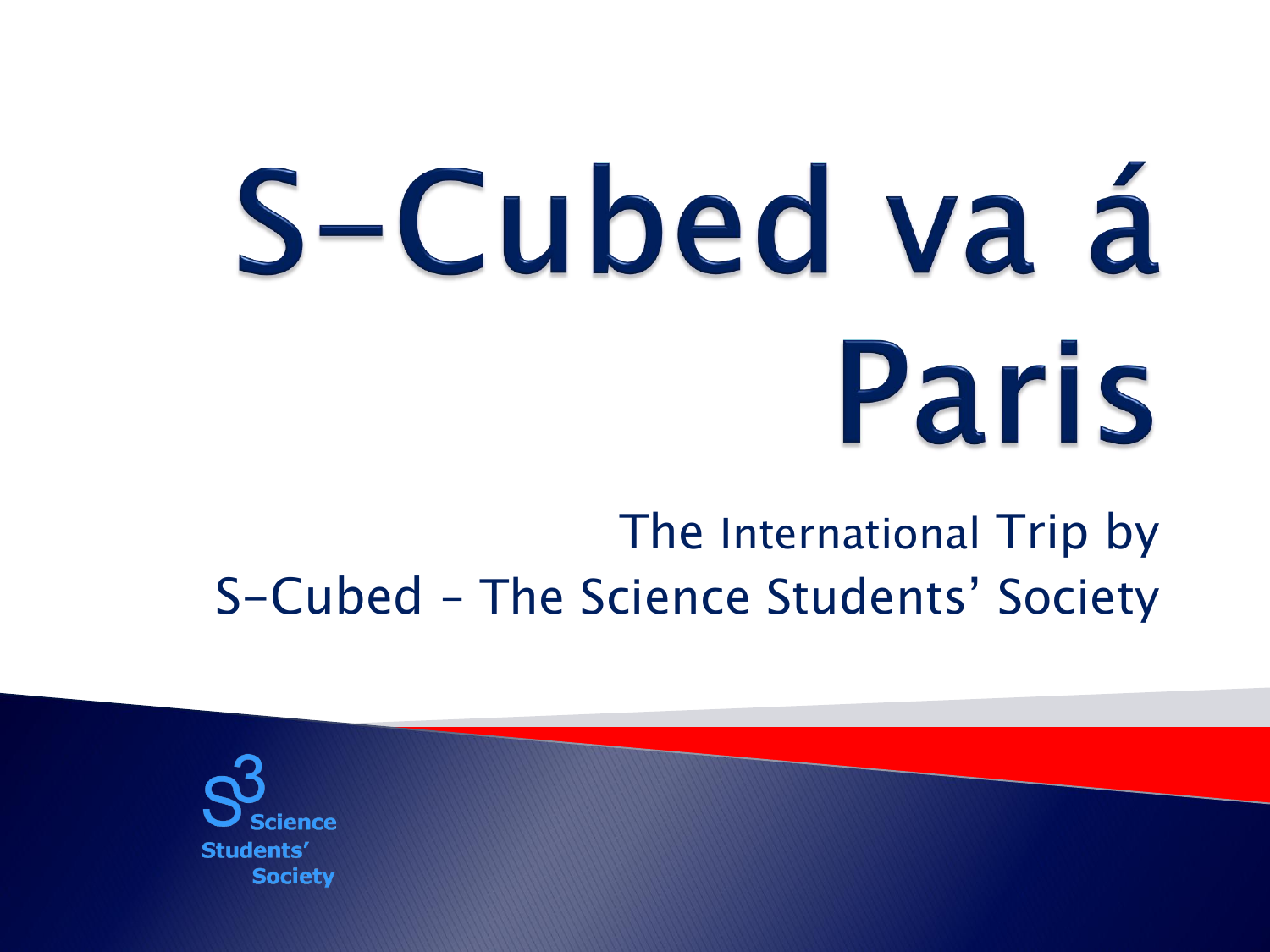# Why an international trip?

- The main aim of S-Cubed is to promote unity among all students and potential students of science through social and educational activities.
- To promote cultural and scientific interchanges amongst its members.
- To encourage the development of an environment more conducive to the advancement of science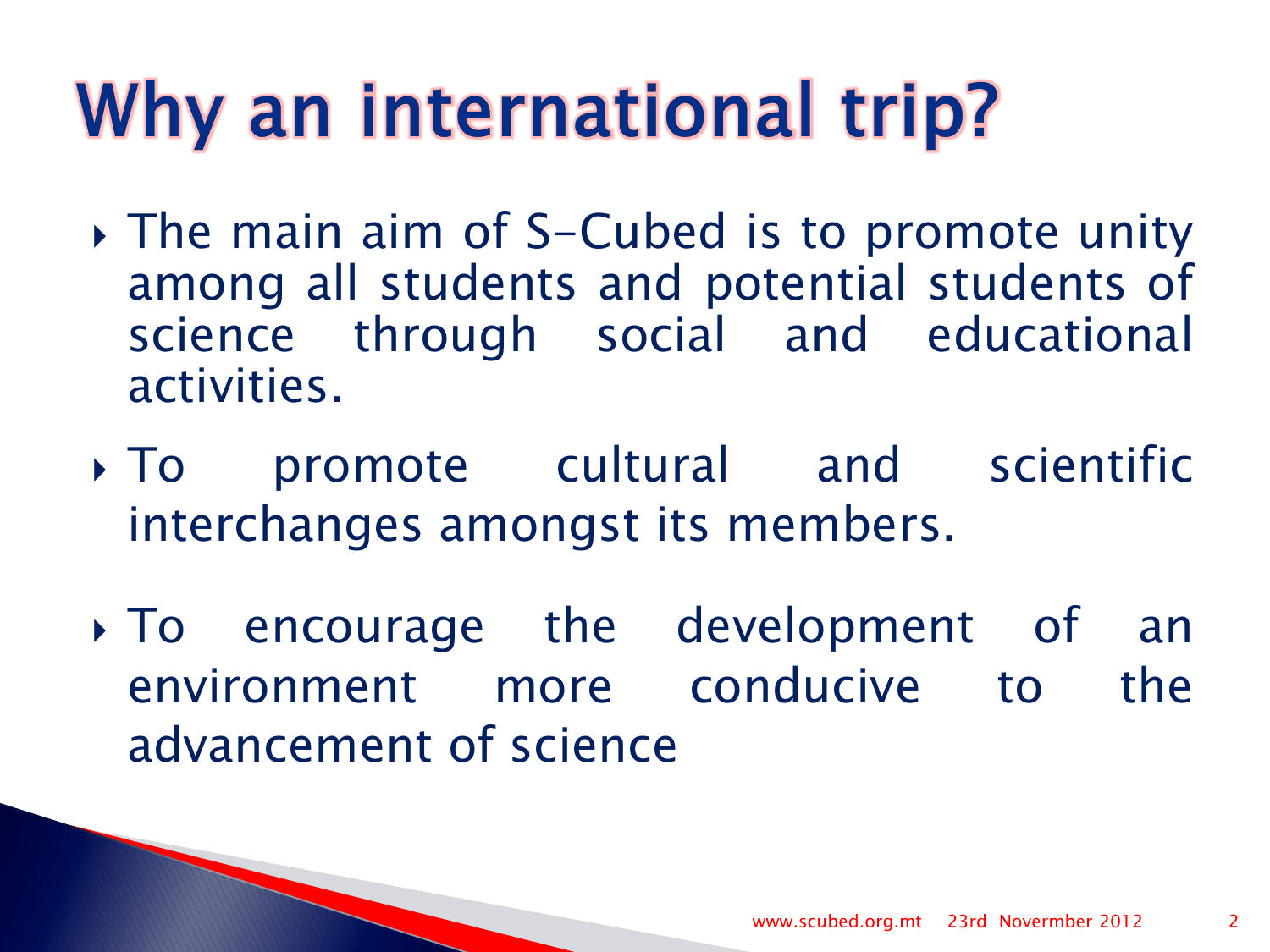# **Why Paris?**

- ▶ One of the largest metropolitan cities in Europe
- ▶ Home to UNESCO and ESA ( European Space Agency)
- As a country has the largest fundamental science agency in Europe employing 26,000 permanent employees - CNRS
- More than 70 notable inventions and discoveries in chemistry, physics, mathematics and medicine such as HIV (Barré-Sinoussi & Montagnier) and radioactivity (Becquerel)
- Some French renown scientist include Marie Curie , Louis Pasteur and René Descartes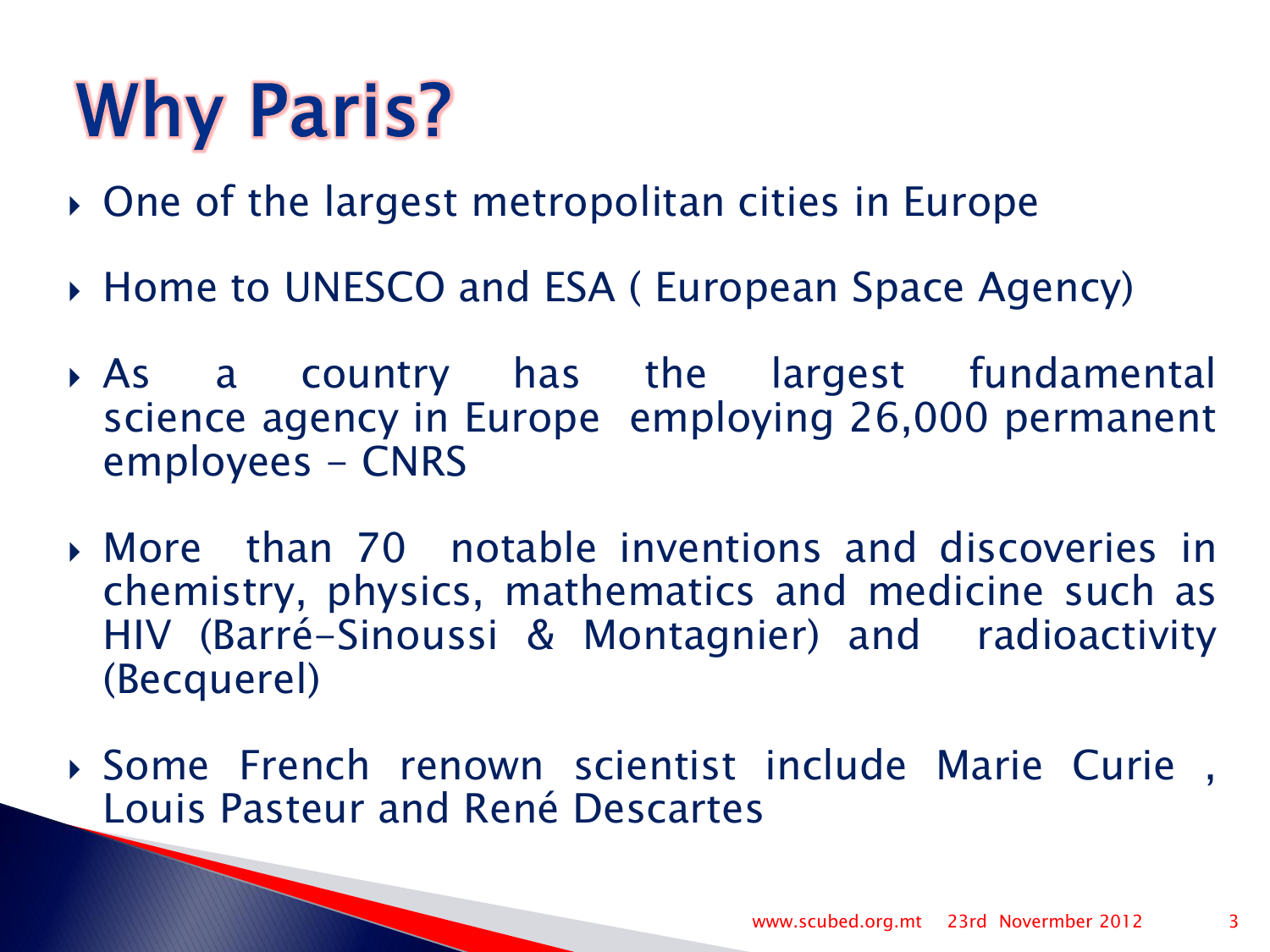# What we will be visiting

- ▶ Southern Paris : Orsay campus
	- Institute of Advanced Scientific Studies
	- SOLEIL Synchrotron
	- Neurospin Institute of Biomedical Imaging
	- NANO-Innov
- Central Paris: Pasteur Institute and School of Advanced Studies
- Northern Paris: Citè des Sciences
- And surely the city centre!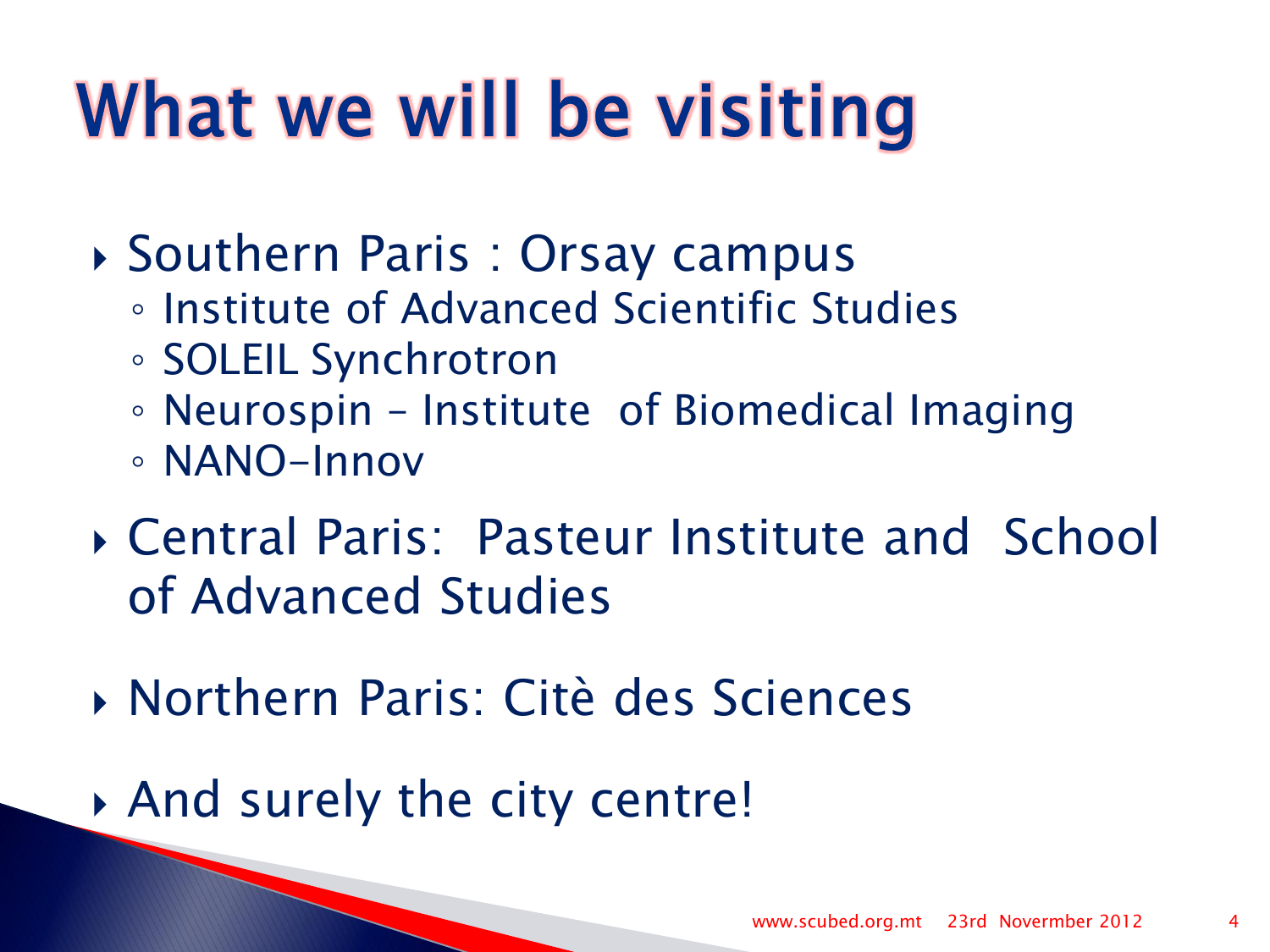#### **CNRS**

- ▶ French National Centre for Scientific Research
- Founded in 1939
- The largest fundamental science agency in Europe
- Nearly 1,100 research units (90 % are joint research laboratories with universities and industry)

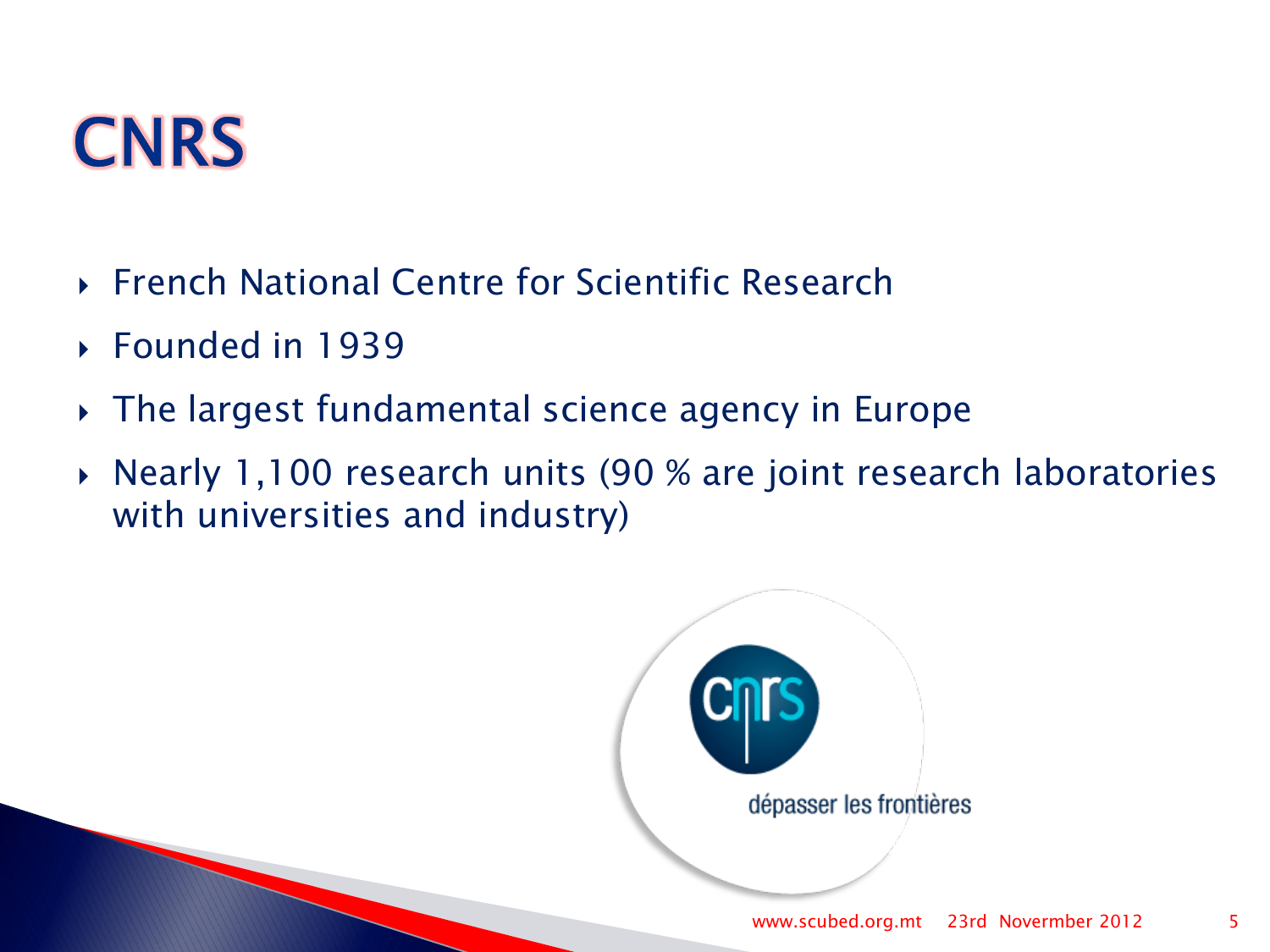### The City of Science and Industry



- Interactive Science Centre
- Biggest science museum in Europe
- Will be visiting the Explora (exhibition) and Planetarium

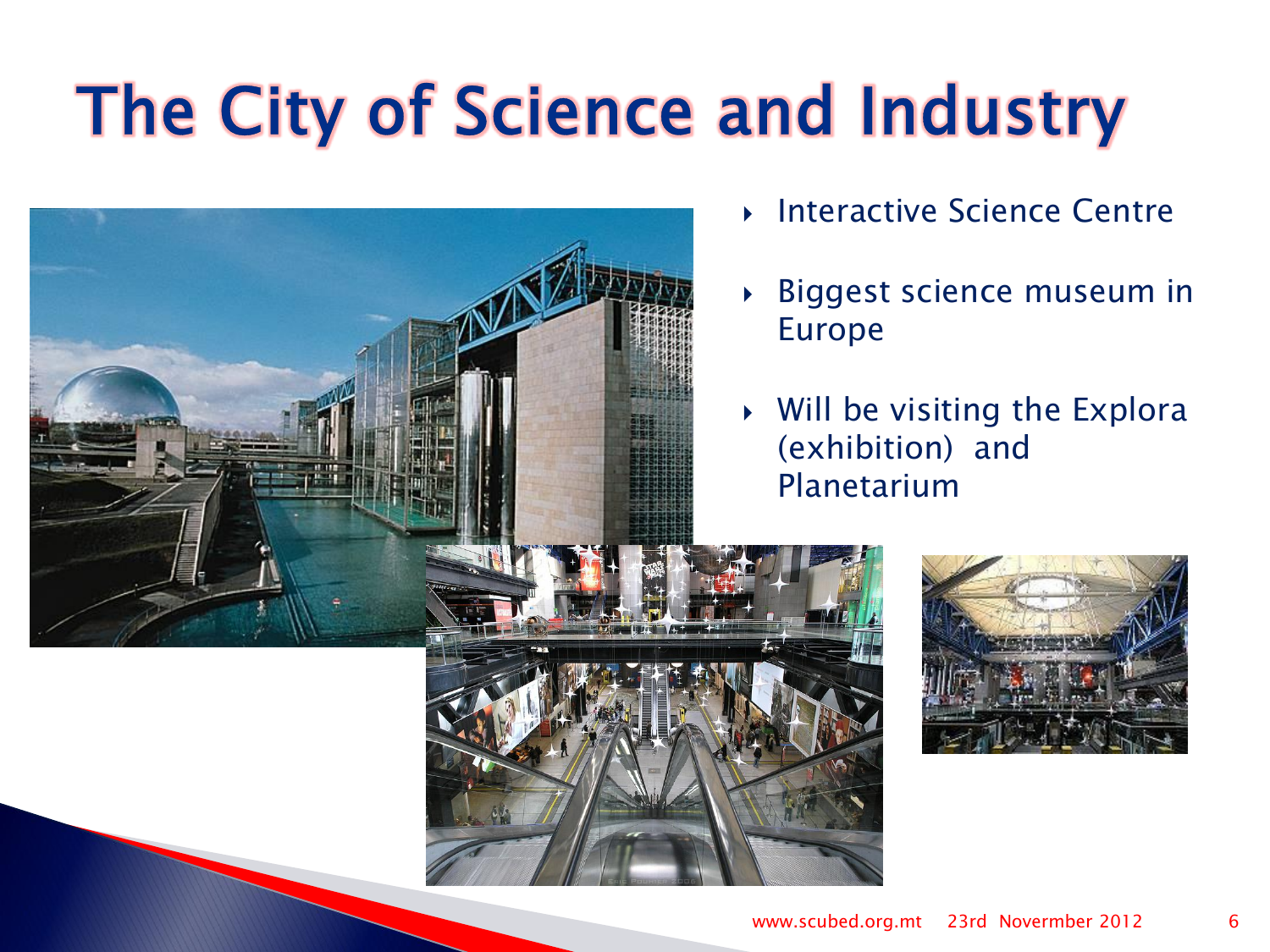

#### FRIDAY 23RD – WEDNESDAY 27TH **MARCH 2013**

- ▶ During the Easter recess (Easter 30<sup>th</sup> March2012)
- Total of 4 nights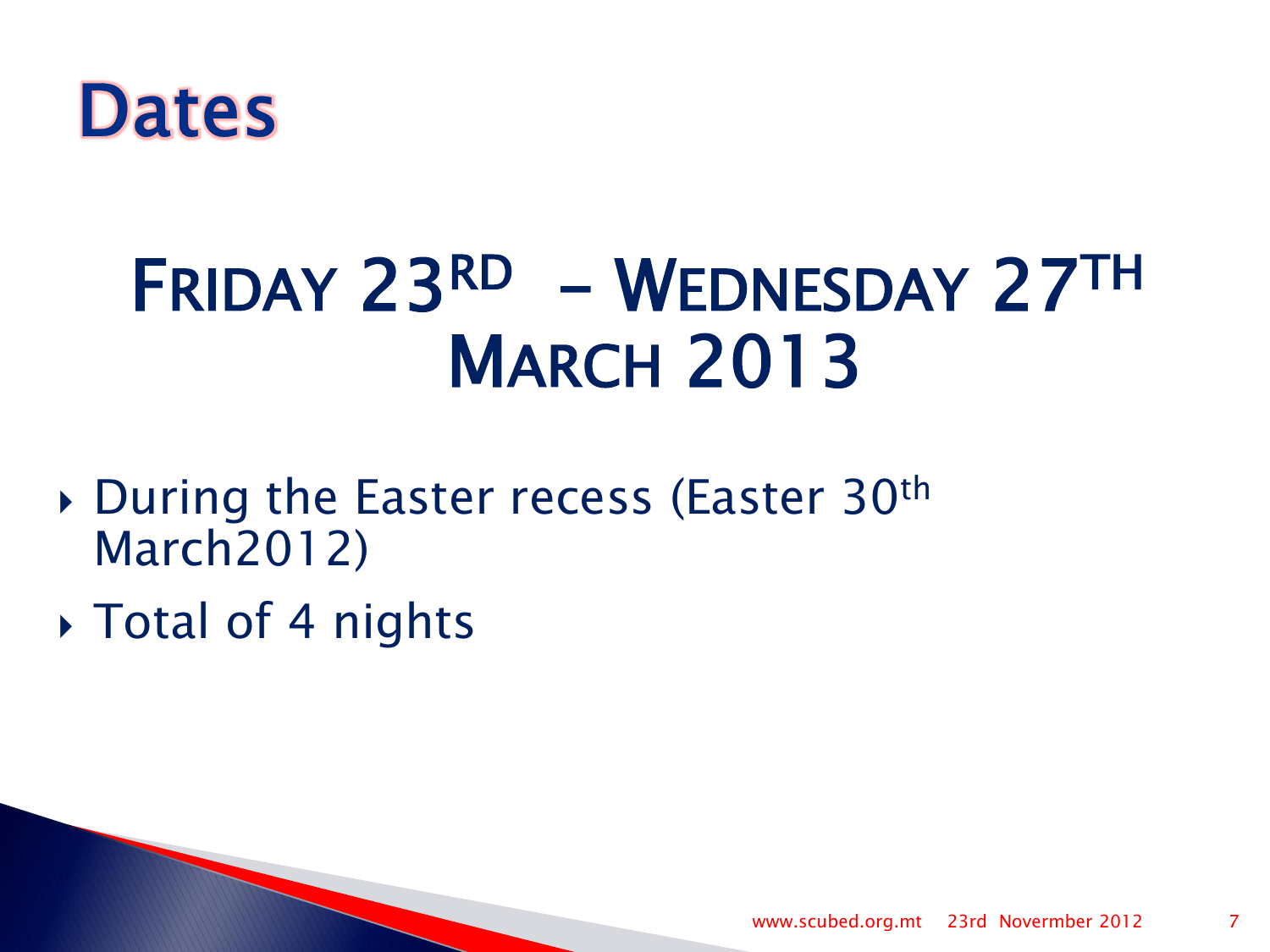#### **Cost**

- Cost for this holiday is €500 which is FULLY SMART CARD REFUNDABLE and includes:
	- Return flights Malta-Paris via AirMalta
	- 4 nights in Oops! Hostel B&B
	- Airport Transfers
	- Transport card
	- Entry to all labs visited
	- Entry to Citè des Science
	- Paris walking tour
	- Travel Insurance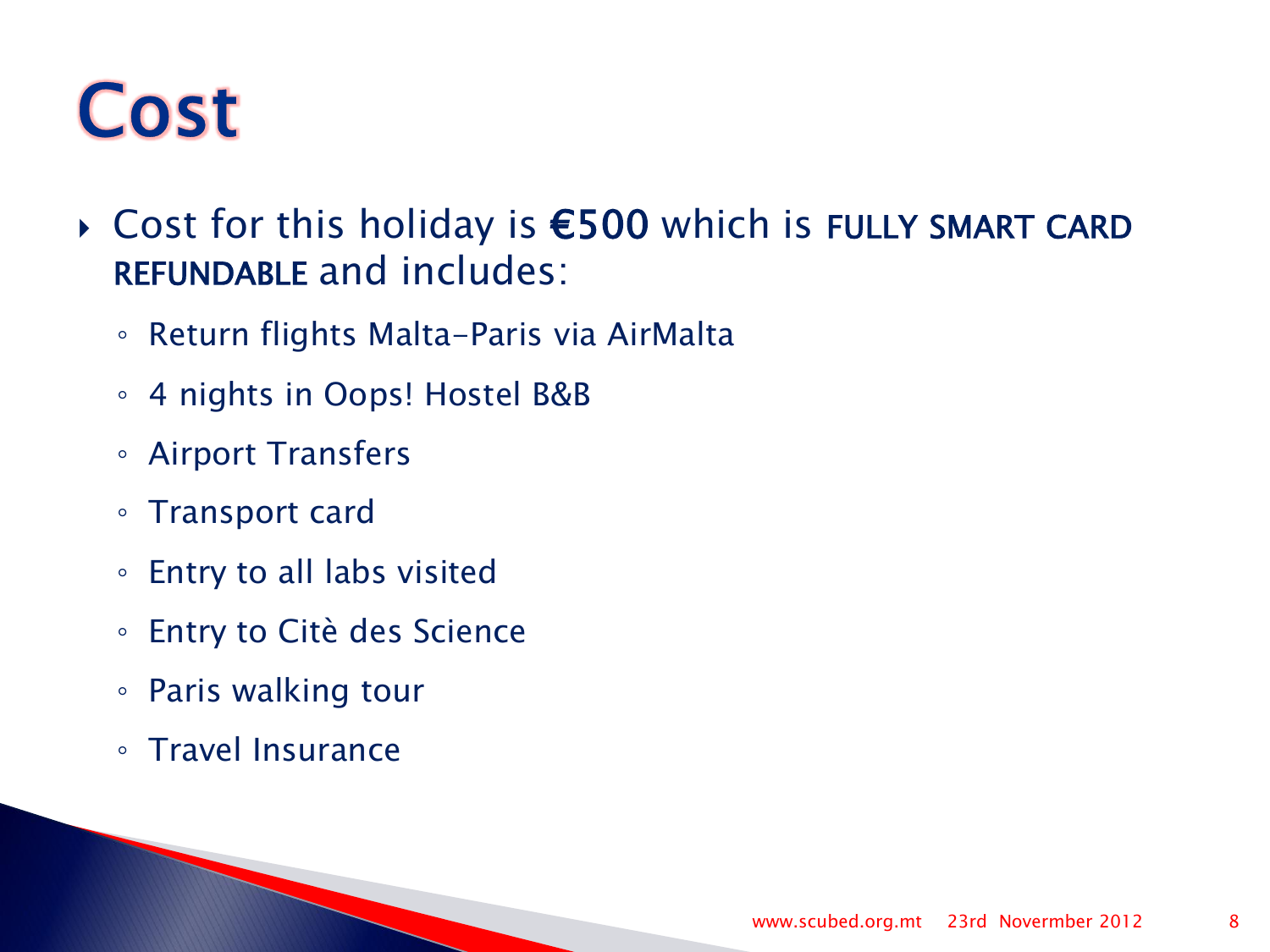# **How to Apply**

- Application forms will be distributed today
- Maximum number of applicants is 54 (including exec)
- Application forms together with signed indemnity forms must be handed in by 7TH DECEMBER 2012 together with a nonrefundable deposit of €250
- Applications will be accepted on a first come, first served basis
- ▶ Payment can be made at SLT during degree plus hours by cash or cheque made payable to 'The Science Students' Society'